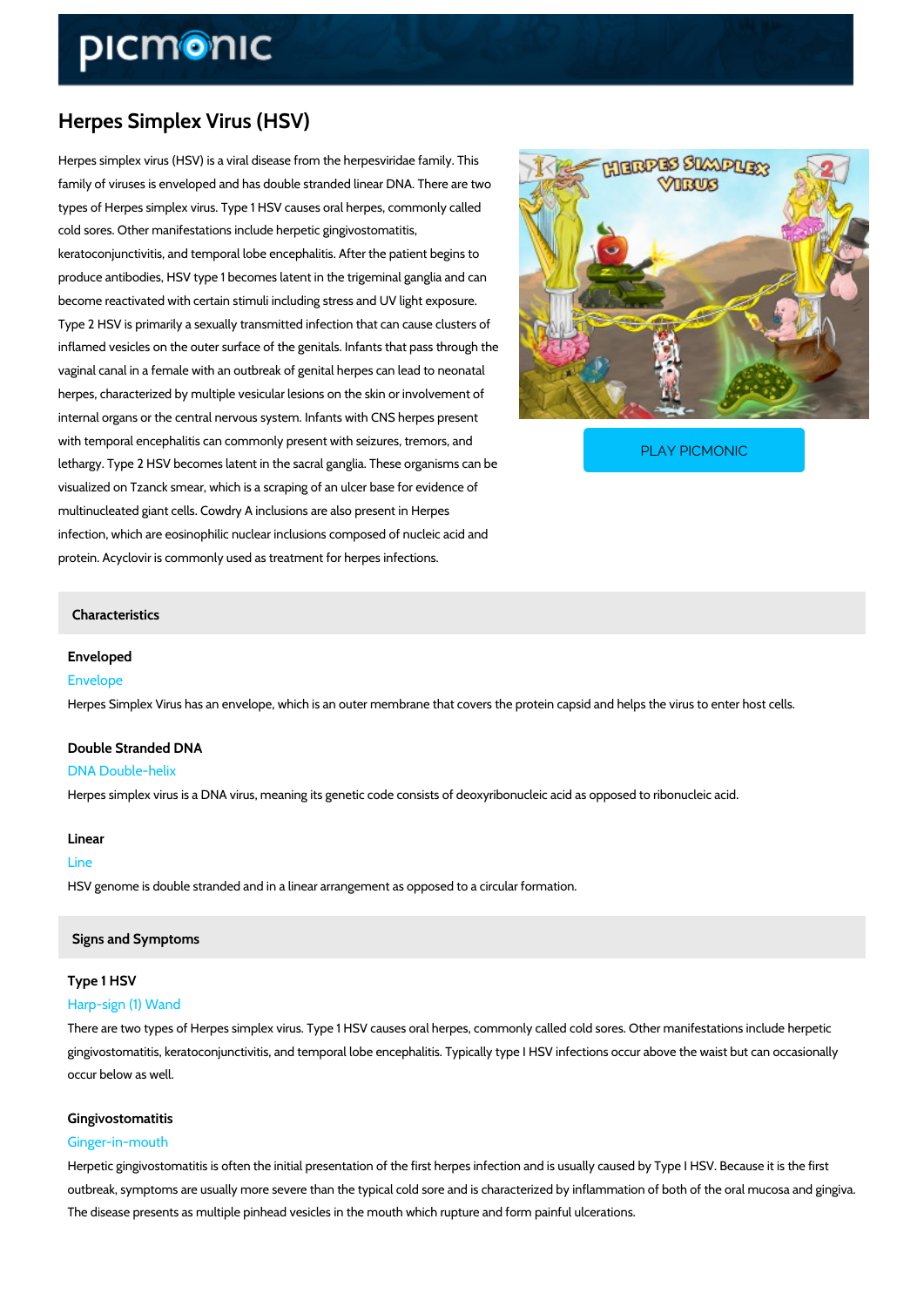### Keratoconjunctivitis

#### Carrot-eyes

Type I HSV can cause keratoconjunctivitis, which is inflammation of the cornea and conjunctiv the conjunctiva and eyelids, accompanied by small white pruritic lesions on the cornea. Infect dendritic pattern with fluorescein stain.

## Encephalitis of Temporal Lobes Brain-in-flames on Temple

Herpes simplex encephalitis is typically caused by type 1 HSV and is thought to be caused by on the face along a nerve axon to the brain. The virus has a predilection for the temporal lobes consciousness.

Latent in Trigeminal Ganglia Tri-gems HSV type 1 typically remains latent in trigeminal ganglia and can become reactivated in perio

Type 2 HSV Harp-sign with (2) Tutu Type 2 HSV is primarily a sexually transmitted infection that can cause clusters of inflamed v

Genital Vesicles Genital-gentleman with Vest Type 2 HSV is primarily a sexually transmitted infection that can cause clusters of inflamed v

### Neonatal Herpes

### Baby with Herpes-harp

Infants that pass through the vaginal canal in a female with an outbreak of genital herpes can vesicular lesions on the skin or involvement of internal organs or the central nervous system. indication for cesarean delivery.

### TORCHES

### Torch

HSV is one of the TORCHES infections that can pass from mother to fetus. Infants that pass t genital herpes can lead to neonatal herpes, characterized by multiple vesicular lesions on the nervous system.

Latent in Sacral Ganglia Sack HSV type 2 typically remains latent in sacral ganglia and can become reactivated in periods o

### Diagnosis

Tzanck Test Z-tank Herpes Simplex Virus can be visualized on Tzanck smear, which is a scraping of an ulcer base

Multinucleated Giant Cells Nuclear Giant-shell Multinucleated giant cells are formed by the union of several distinct cells and can be indicat

Sign up for **FREE** at com